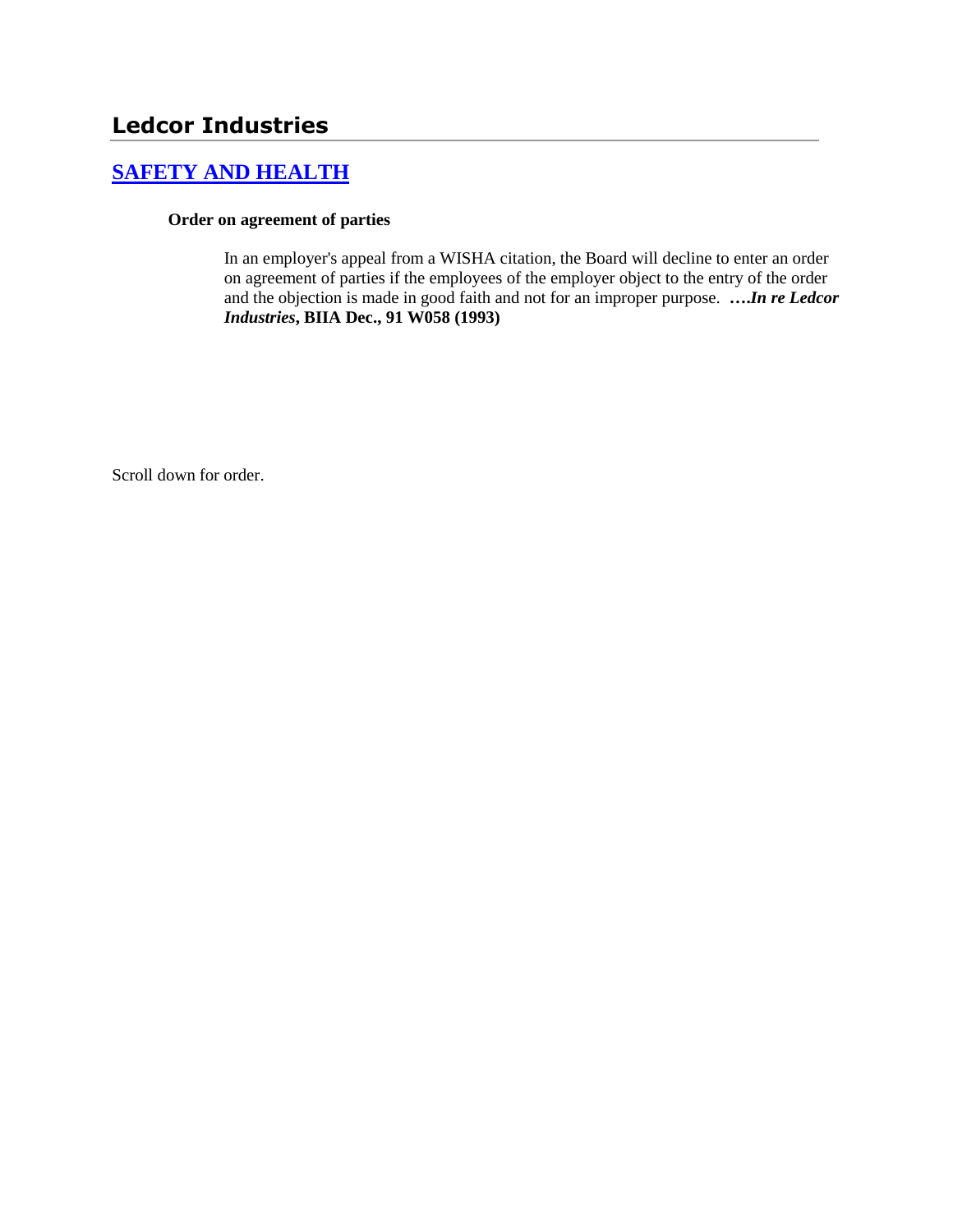#### **BEFORE THE BOARD OF INDUSTRIAL INSURANCE APPEALS STATE OF WASHINGTON**

**)**

**)**

**IN RE: LEDCOR INDUSTRIES ) DOCKET NO. 91 W058**

#### **CITATION AND NOTICE NO. 111450060**

### **) ORDER ON REMAND FROM SUPEROR COURT**

APPEARANCES:

Employer, Ledcor Industries, by Preston Thorgrimson et al, per William T. McKay

Employees of Ledcor Industries, by International Brotherhood of Electrical Workers No. 46 and International Association of Bridge, Structural and Ornamental Iron Workers Local No. 114, by Schwerin, Burns, Campbell and French, per Cheryl A. French

Department of Labor and Industries, by Office of the Attorney General, per Elliott S. Furst, Assistant

This is an appeal filed by the employer, Ledcor Industries (Ledcor), on March 15, 1991, from Citation and Notice No. 111450060 issued by the Department of Labor and Industries (Department) on February 21, 1991. In its Citation and Notice, the Department alleged that Ledcor had committed two willful, two serious, and two general repeat violations of regulations promulgated under the authority of the Washington Industrial Safety and Health Act (WISHA). The Citation and Notice assessed penalties in the sum of \$50,780.00 and set an abatement date of February 13, 1991 for all violations.

The Department and Ledcor proposed to settle the appeal by requesting the Board to enter an Order on Agreement of Parties which would modify the Citation and Notice to: reduce each of the two alleged willful violations to serious violations and reduce each of the associated penalties; vacate the first of the alleged serious violations; reword the second alleged serious violation and increase the penalty therefor; affirm each of the two alleged general repeat violations; and, thus, assess a total modified penalty of \$10,900.00. This proposed settlement is opposed by employees of Ledcor through two unions and their counsel.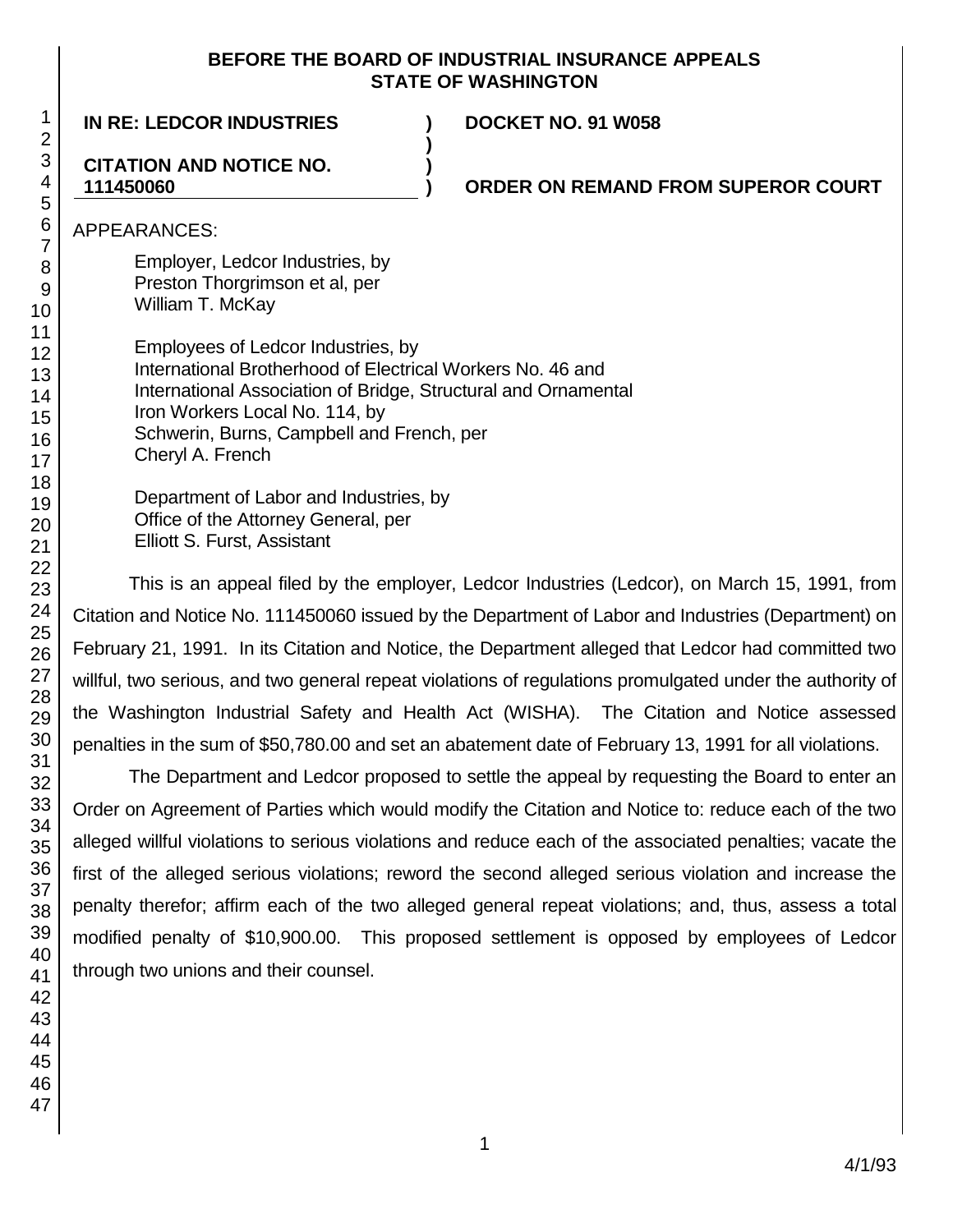On June 5, 1992, this Board entered its Order Denying Motion to Enter Order on Agreement of Parties. The case was referred to our mediation and hearing process for further proceedings. The Department and Ledcor sought interlocutory review of our June 5, 1992 order in the Superior Court for Thurston County, Cause Nos. 92-2-00624-1 and 92-2-00616-0. On January 6, 1993, the Honorable Richard A. Strophy entered an Agreed Order remanding this matter to the Board and ordering in part:

> 4. . . . . On remand, the Board shall consider the justification of the employer and the Department for entering into the agreement, and it shall consider the bases for the Unions' objection to that agreement as it relates to the facts of the case and the law relating to enforcement of penalties and assessments of penalties, or classification of violations. The Board's representative shall allow or direct Ledcor and the Department to present facts and arguments supporting Board approval of the settlement and shall allow or direct the Unions to have the opportunity to rebut or impeach opposing arguments or evidences.

> 5. The Board shall issue Findings of Fact and Conclusions of Law as to each determination ordered in Paragraph No. 4, above. If the Board finds that the Agreement is in accordance with the law and the facts, the Board shall issue an order in conformity with the agreement. If the Board finds that the agreement is not in accordance with the law and the facts, the Board shall schedule further proceedings.

Pursuant to the court's order, this Board, en banc on March 5, 1993, heard evidence and argument in favor of, and in opposition to, the proposed settlement. After careful consideration of the court's order, the evidence presented, the arguments of counsel, and the records and files herein, we decline to enter the Order on Agreement of Parties requested by the Department and Ledcor in their proposed settlement.

Major points of disagreement of the employees with the proposed settlement concern the proposed reduction of the two alleged violations, now characterized as "willful", to "serious" violations with associated lesser total penalties. The employees contend that each of these same two alleged violations are supportable under the facts and the law and properly characterized as "willful". One of these charged violations alleges that Ledcor allowed equipment to come within 10 feet of an energized electrical power line rated 50 kv or below, in violation of WAC 296-155-525(2)(e)(i). The other of these relates to the attendant fatality accident and charges that Ledcor moved equipment involved in an immediate or probable fatality accident prior to release of the equipment by the Department's safety inspector, in violation of WAC 296-24-020(3)(b).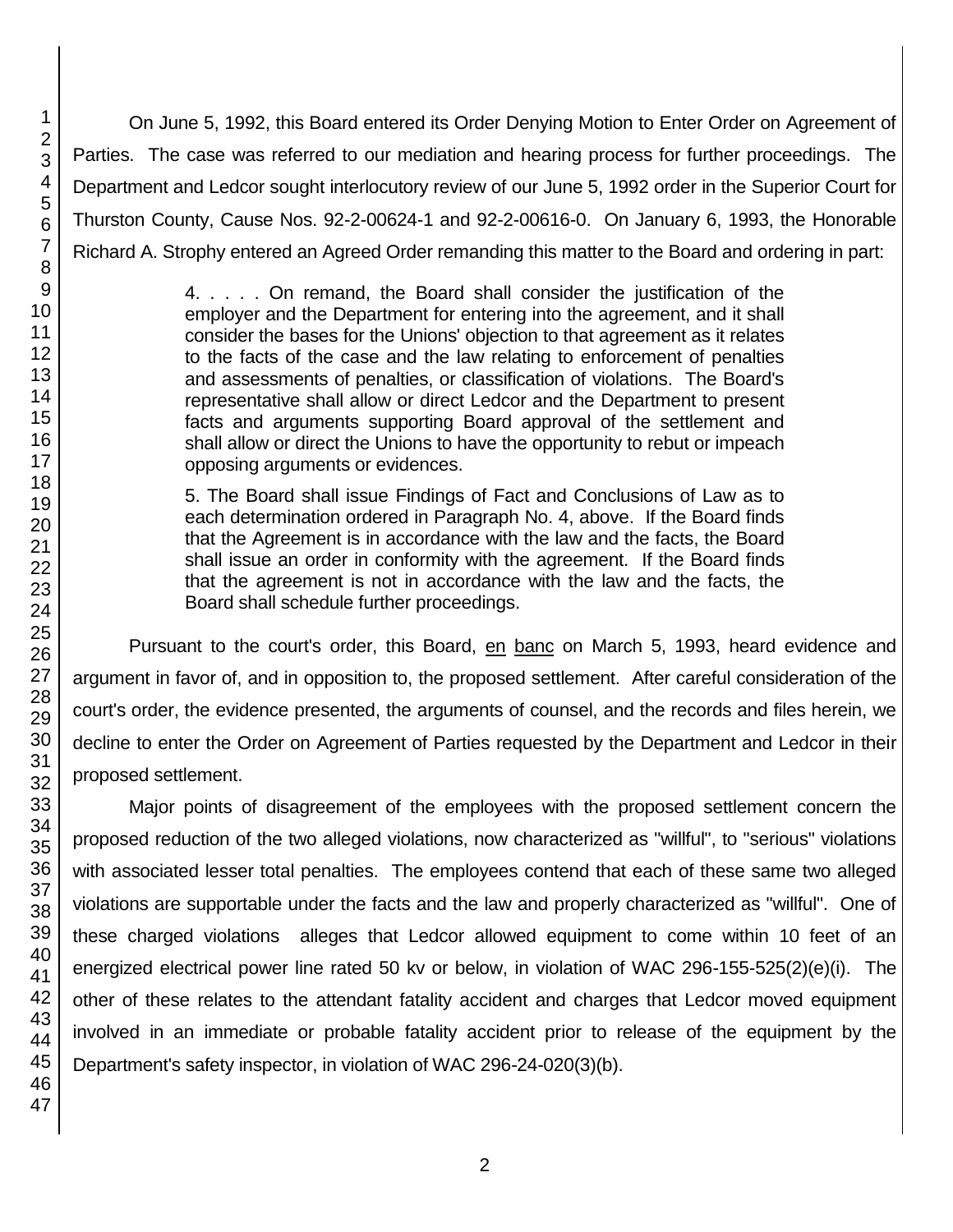Ledcor and the Department argued that the proposed settlement reached between them is founded in part on the risk that one or both of these violations may be vacated or reduced to "serious" should Ledcor be afforded a full hearing on the merits. The unions, however, presented actual prima facie evidence at the March 5, 1993 proceeding which was supportive of each of these two violations as cited under respective sections of the Washington Administrative Code and also supportive of the characterization of each of the alleged violations as "willful" under RCW 49.17.180. In addition, the unions presented further offers of proof argued to be supportive of the violations as cited. Therefore, in response to the Superior Court's directive, we cannot find that the agreement between Ledcor and the Department is in accordance with the law and the facts, even when considering only the actual evidence presented. The Superior Court order indicates we should also give attention to additional circumstances surrounding the proposed settlement, including the other justifications for, and bases of opposition to, the proposed settlement as raised by the parties. The Department expressed a belief that the total penalty assigned in the proposed settlement may be greater than the amount found if the case were fully heard. It argues the proposed settlement might therefore better deter future violations. The unions responded with evidence and additional offers of proof to the effect that the "willful" characterizations, which the Department would abandon in the proposed settlement, provide an additional economic deterrent beyond any specified penalty. This is due to the disadvantage in competitive bidding for major construction contracts which inheres in having a history of "willful" violations.

The Department also stated that the proposed settlement furthers efficient use of limited Department litigation resources. Similarly, Ledcor indicated its interest in limiting litigation costs, including attorney fees and the diversion of employee and management resources from the ongoing business of the firm. From their conduct in the March 5, 1993 proceeding, it appears that the attorneys and representatives of the employees are prepared, capable and otherwise motivated to adequately litigate their position at any future hearing, thus leaving the Department free to commit whatever portion of its litigation resources it might consider appropriate to the hearings process.

We assume that direct and indirect costs of further litigation operate so as to provide all parties some motivation to reach an otherwise acceptable settlement if possible. The Department and Ledcor had an opportunity for bilateral settlement of this matter, over any protest of the employees, and thereby the opportunity to avoid further litigation costs, prior to the Department relinquishing its original jurisdiction by transmittal of Ledcor's appeal to the Board where the employees can participate as a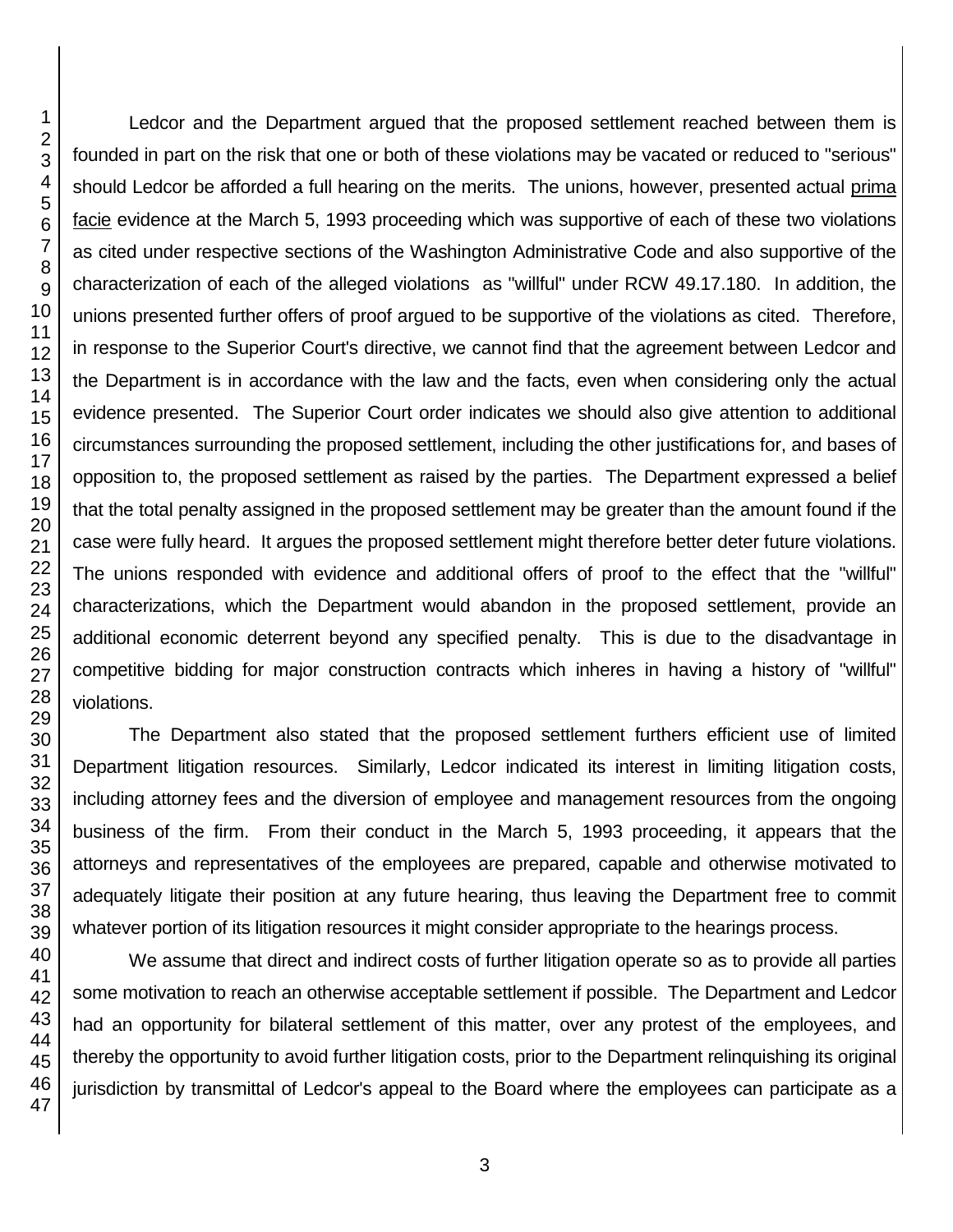formal party. It is also true that the Department and Ledcor presented their signed agreement to the Board over employee objection to that agreement without having first requested mediation services from the Board to determine if a compromise agreement between all parties could be reached. Each party has expended further resources in litigation in an effort by the Department and Ledcor to obtain the Board's approval of an agreement over the objection of the employees.

We cannot say that litigation costs should be a significant factor in this case in determining whether, based on the law and the facts, an order should issue from this Board on the proposed bilateral agreement between the Department and Ledcor over employee objection. Nor is the Department's reluctance to expend further resources a significant factor in light of the obvious willingness and preparedness of the employees to go forward with evidence in support of the two "willful" violations as alleged in the Citation and Notice.

Finally, Ledcor has asserted that union objection to the proposed settlement is in part collaterally motivated by the propagandistic goal to harm or to gain advantage in dealings with Ledcor, including those involving present and potential Ledcor contractors. Nonetheless, as indicated earlier, the unions presented evidence that the "willful" characterization of violations as cited by the Department promotes economic deterrence against further safety violations. In any event, both Ledcor and the unions agree that their difference over whether two of the violations were properly characterized as "willful" is a significant point of dispute, both factually and legally. The modification which the agreement between Ledcor and the Department would make to the Citation and Notice must be viewed as substantial.

We have a strong interest in ensuring that all parties are fairly and effectively heard in both our mediation and hearings processes once this Board is vested with jurisdiction over a WISHA appeal. We also believe, as stated, in our earlier order of June 5, 1992, that objections made by employees to the entry of an Order on Agreement of Parties in a WISHA appeal "must be made in good faith and not for an improper purpose, . . . ." Order Denying Motion to Enter Order on Agreement of Parties, at p. 4, l. 27 to p. 5, l. 1.

We have followed the directive of the Superior Court with the belief stated above also in mind. The belief is consistent with that directive. Upon considering the evidence and arguments presented by the parties and our files in this case, we cannot find that the bilateral agreement between the Department and Ledcor is in accordance with the law and the facts as presented to us. Pursuant to RCW 51.52.095(1) we cannot enter or issue an agreed order under such circumstances. We would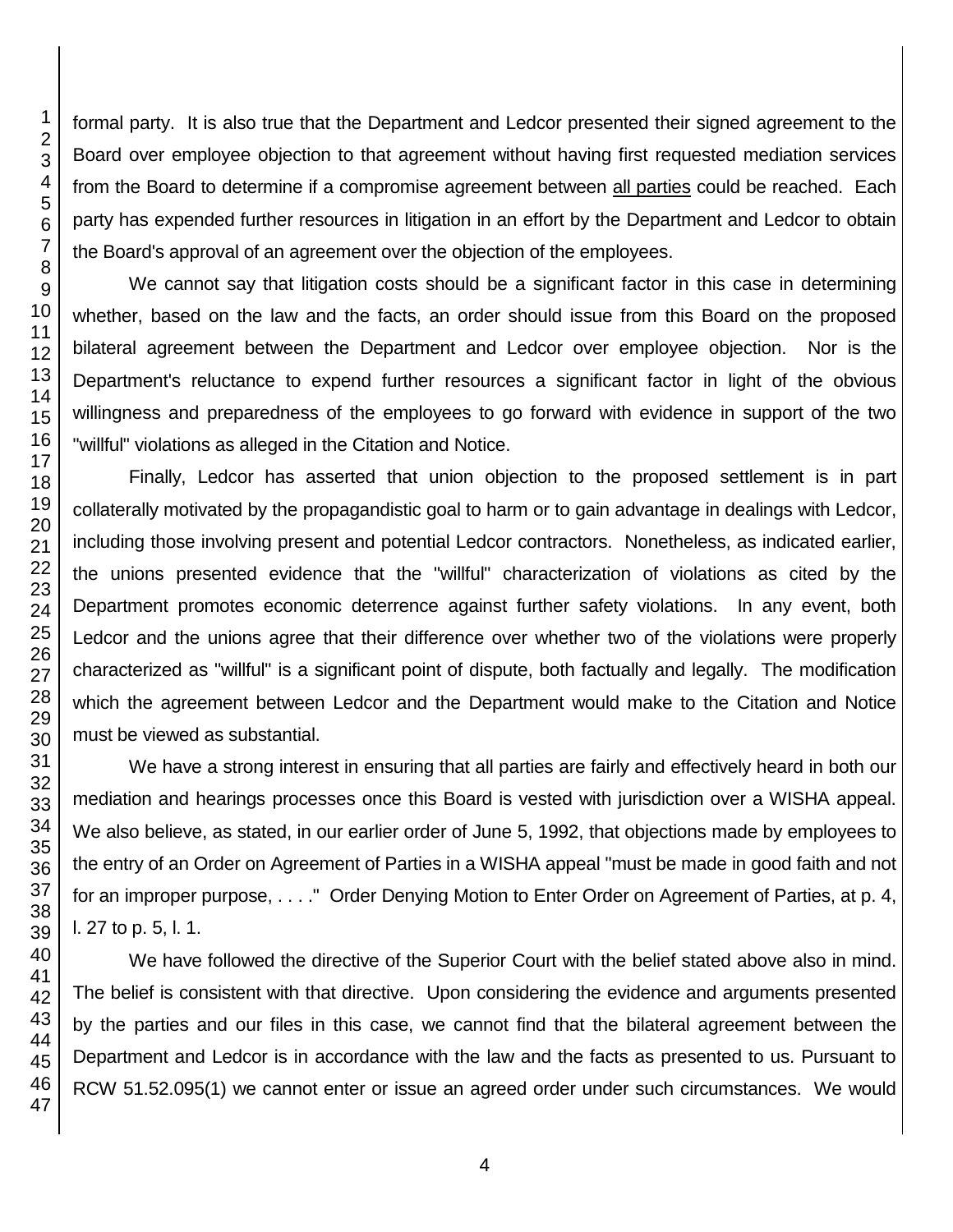further note that the point of disagreement is over substantial, rather than trivial, differences with the proposed agreement, and the objection of the unions is, in fact, founded both upon fact and law. Although the stated justifications for the agreement are not otherwise improper if taken alone, it is likewise true that the unions have presented good faith, proper bases and motivations for their objection to an order in conformity with the agreement.

We do not otherwise comment upon the appropriateness of the agreement proposed by the Department and Ledcor. Nothing in this order should prejudice the merits of Ledcor's appeal from the Citation and Notice issued by the Department. With that understanding, and solely in accordance with the order of the Superior Court, we make the following:

## **FINDINGS OF FACT**

1. On February 21, 1991, the Department of Labor and Industries issued Citation and Notice No. 111450060, under the authority of the Washington Industrial Safety and Health Act (WISHA), which alleged that the employer, Ledcor Industries (Ledcor), had committed willful violations of WAC 196-24-020(3)(b) and WAC 296-155-525(2)(e)(i), serious violations of WAC 296-155-025(1)(f)(iii) and WAC 296-155-040(4)(c), and general repeat violations of WAC 296-155-400(1)(j) and 296-155-400(1)(i), and which assessed penalties in the total sum of \$50,780.00 and set an abatement date of February 13, 1991 for all violations.

On March 15, 1991, Ledcor filed an appeal with the Safety Division of the Department from Citation and Notice No. 111450060. The Department forwarded the appeal to this Board on April 5, 1991. The appeal was assigned Docket No. 91 W058.

The Department and Ledcor submitted a proposed agreement to the Board. Ledcor's employees through two unions, objected to the agreement. The Department and Ledcor requested this Board to issue an Order on Agreement of Parties in this appeal in conformity with the bilateral agreement between the Department and Ledcor. On June 5, 1992 this Board entered an Order Denying Motion to Enter Order on Agreement of Parties. The Department and Ledcor sought interlocutory review of this Board's June 5, 1992 order in the Superior Court for Thurston County, Cause Nos. 92-2-00624-1 and 92-2-00616-0. On January 6, 1993, the Honorable Richard A. Strophy, entered an Agreed Order which remanded this matter to the Board to conduct further proceedings and to issue a further order, including Findings of Fact and Conclusions of Law regarding the Order on Agreement of Parties requested by the Department and Ledcor should be entered by the Board.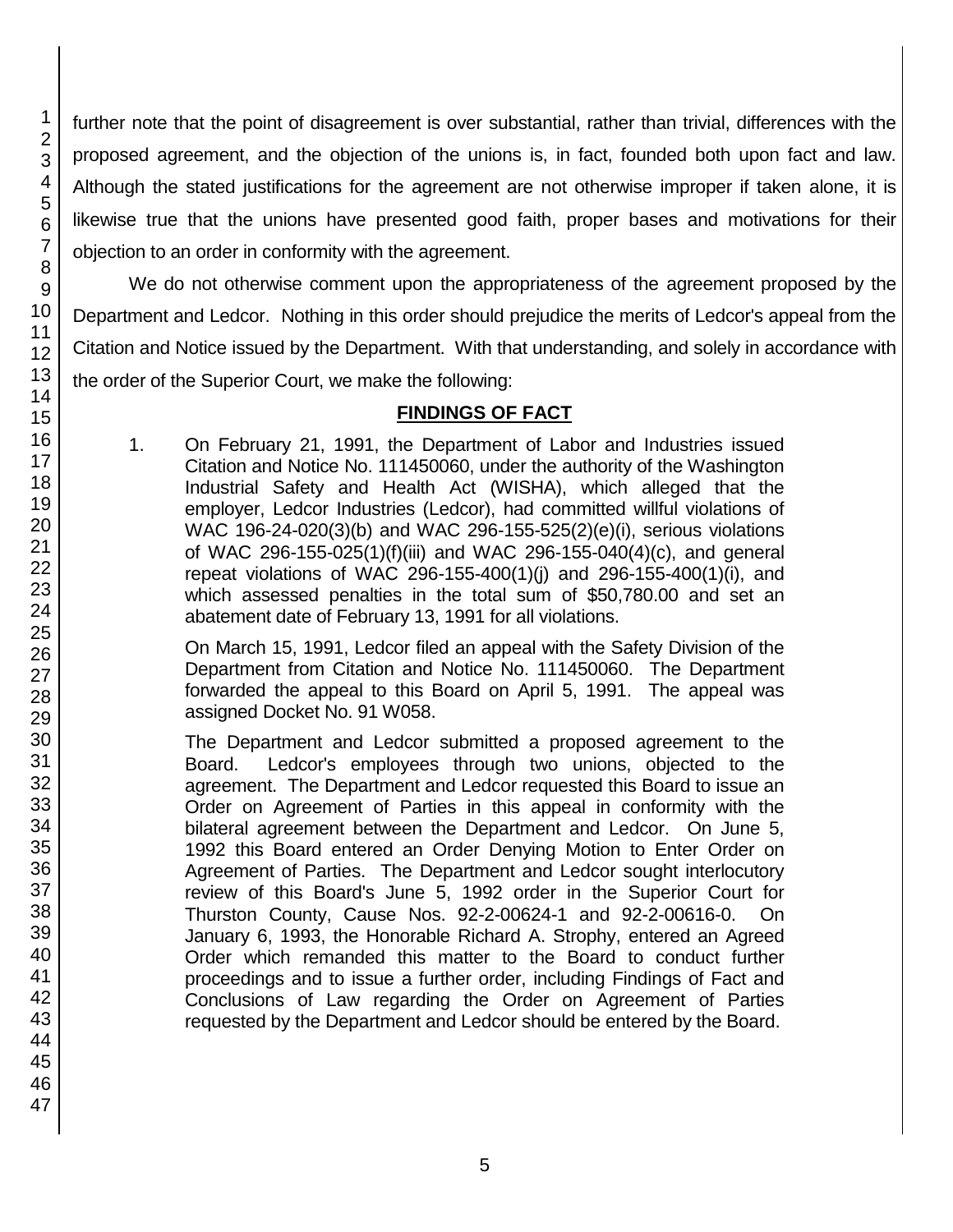- 2. The Department and Ledcor entered into their proposed agreement due to perceived risks that one or more of the violations alleged in the Citation and Notice might be vacated or reduced from "willful" to "serious" or lesser violations, that the penalties provided in the Citation and Notice might be reduced, should Ledcor have a full hearing on the merits of its appeal, and in order to conserve and reduce litigation costs and resources.
- 3. The employees and unions, International Brotherhood of Electrical Workers Local No. 46 and the International Association of Bridge, Structural and Ornamental Iron Workers Local No. 114, object to the entry of the presently requested Order on Agreement of Parties in this appeal because the proposed agreement modifies both the penalties and characterization of the violation Nos. 1 and 2 in Citation and Notice no. 111450060. This is a significant point of disagreement between Ledcor and the unions, over a substantial, rather than insubstantial or trivial, proposed modification of the Citation and Notice.
- 4. The employees' and unions' objection to the proposed settlement is founded upon prima facie evidence supportive of the two "willful" violations as alleged by the Department in its Citation and Notice. The unions believe that, given the facts and the law, the proposed settlement does not best further the interests of employee safety in the work place in that both the characterization of a violation as "willful" as well as assigned penalties have the effect of deterring future safety violations. The unions and their attorneys are willing and able to present their case supportive of the "willful" violations as alleged in the Citation and Notice should hearings be held on the merits of the appeal by Ledcor.
- 5. Ledcor alleges that the unions are motivated to object to the proposed settlement in part by union interest in harming Ledcor in its dealings with its existing and potential contractors and with its employees. Ledcor has not shown that the ultimate union goals in opposing the proposed settlement are other than the promotion of a safe work place for workers.

# **CONCLUSIONS OF LAW**

- 1. The Board of Industrial Insurance Appeals has jurisdiction to consider the issues raised in this appeal pursuant to RCW 49.17.140.
- 2. The employees and unions, International Brotherhood of Electrical Workers Local No. 46 and the International Association of Bridge, Structural and Ornamental Iron Workers Local No. 114, have a good faith basis to object to the proposed Order on Agreement of Parties in this appeal. Their objection to the entry of the order is not for an improper purpose.
- 3. The Order on Agreement of Parties proposed by Ledcor and the Department is not in conformity with the law and the facts within the meaning of RCW 51.52.095(1), and this Board will not enter an order based on that agreement; further this appeal is referred to our